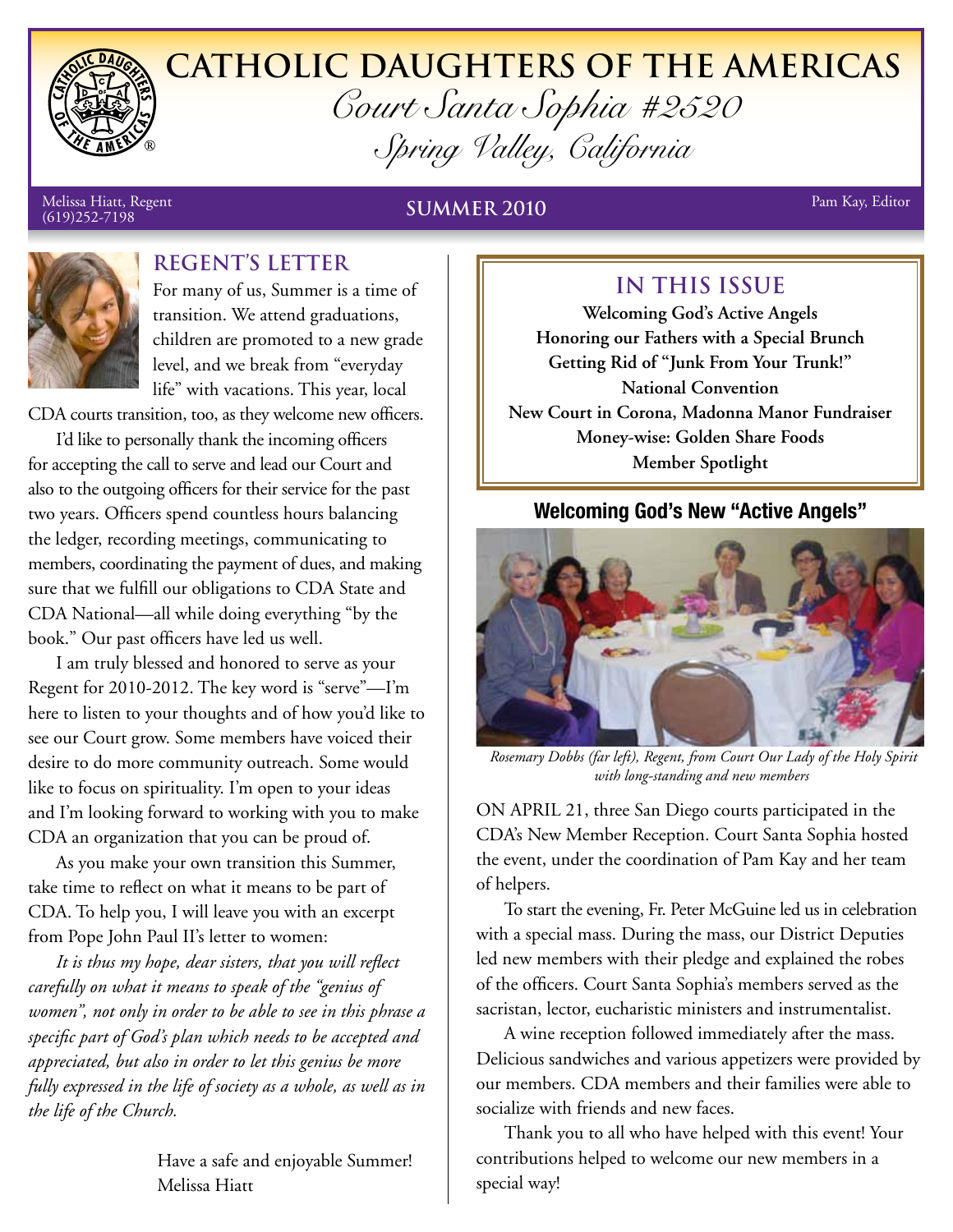#### **Honoring Fathers with a Special Brunch**



FATHER'S DAY – Since 2006, it has been Court Santa Sophia's tradition to honor fathers on Father's Day with a special brunch. This year, under the coordination of Maria Elena Grimm, the CDA served a delicious brunch of scrambled eggs with vegetables, potatoes with chorizo, beans, tortillas, fresh fruit and Mimosas. Every father received a free brunch and a special hand-decorated sugar cookie. Prendergast Hall was transformed by Linda Lopez, who decorated tables with fresh flowers, balloons and blue and brown table covers with a darling polka-dot overlay.

We served 106 meals total which included 47 free meals. Our gross income was \$359. Dads usually take a back-seat when it comes to being celebrated. Our intention was not to have a huge fundraiser but a gesture of appreciation to all the men who supported us as husbands and fathers.

"You ladies really know how to cook!" "Wow, this is really nice." "Can I have seconds?" were among many of the gracious comments expressed by brunch-goers. If it is true that a way to a man's heart is through his stomach, we surely accomplished it!



#### **Did You Know...**

…that you can find our court's upcoming events and the latest project reports on our website, www.catholicdaughters.com? Our website has been redesigned in 2009 and according to our analytics, has been visited by over 1,100 guests from the U.S. and countries as far as Russia in the past month alone! Check it out!



#### **Money-wise: Golden Share Foods**

Grocery bills can add up - especially for those of us who are watching our wallets and are partial to

choosing nutritious food for ourselves and our families. Golden Share Foods is a program that helps families save up to 50% on their grocery bills.

Golden Share buys items commonly purchased at grocery stores in extremely large quantities to distribute at a discounted rate. Distribution sites are generally held at churches, schools, community centers, and senior centers.

A sample of the \$27 basic package includes 3 lbs. chicken breasts, 3 lbs. all-natural turkey burgers, 1 lb. chicken stir fry meat, 1 lb. beef stir fry meat, 1 lb. ground beef, 1 bag fresh potatoes, 1 bag fresh onions, 1 lb. fresh carrots, 2 fresh bell peppers, 1 head of fresh lettuce, 2 fresh large tomatoes.

Visit www.goldensharefoods.com for more information or to order packages.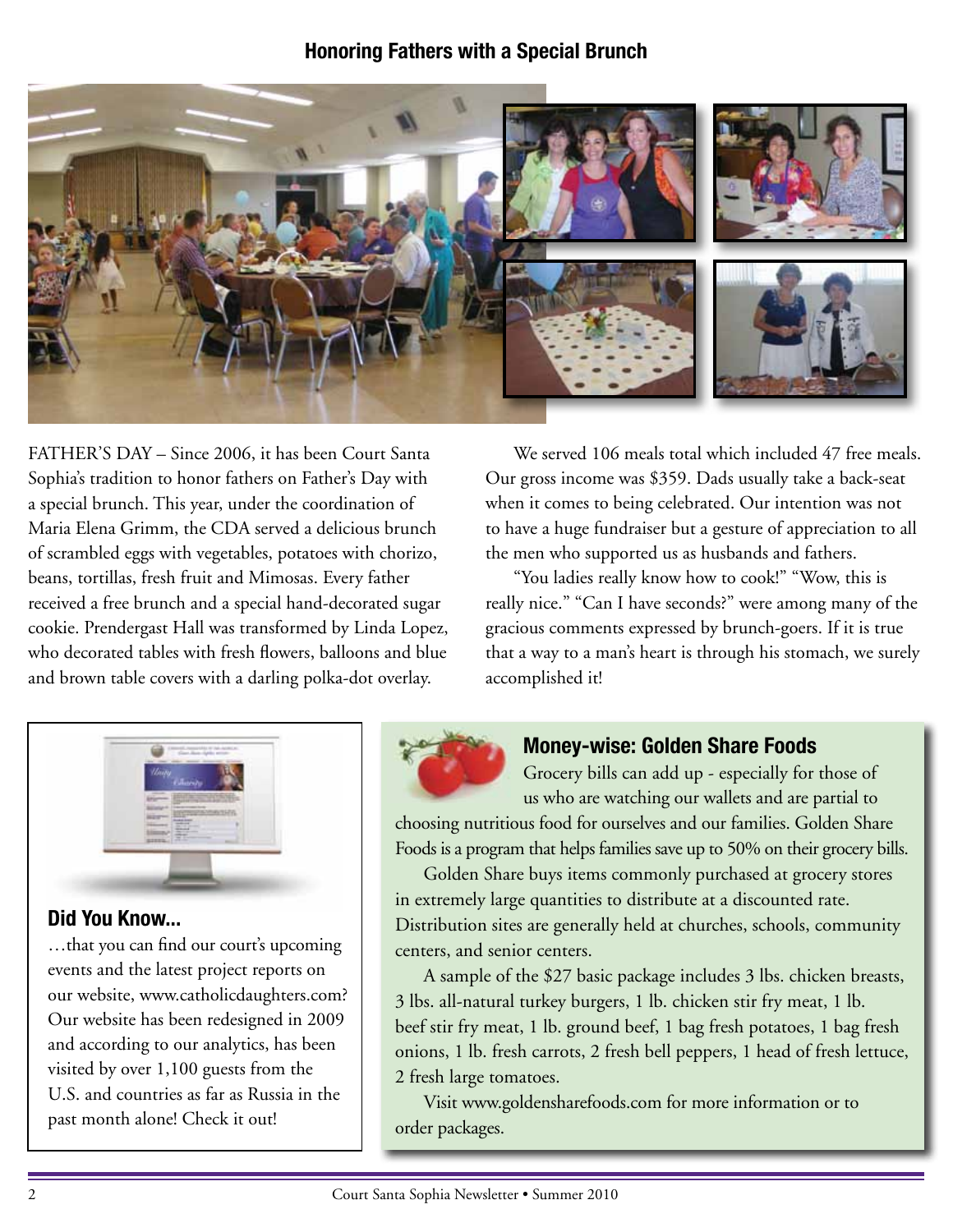### **Getting Rid of "Junk from Your Trunk!"**



MAY 1, 2010 – It was a cool morning when Melissa Hiatt, Dee Sanford and Claire Lake arrived to set up an empty parking lot next to the Cathechetical Ministry Building at Santa Sophia. Little did they know that things would heat up—not just temperature-wise, but with a steady crowd and a lot of wheelin' and dealin'!

The stars were aligned for Court Santa Sophia's firstever "Junk From Your Trunk" Sale. Prior to the event, sixteen vendors reserved a parking space through an online sign-up form. With permission from the church and the CDA, an e-waste collection at the main parking lot was also scheduled to co-incide with our event. Flyers for the e-waste event that mentioned our rummage sale were distributed throughout the Spring Valley community. Our sale was also advertised on Craigslist, the Reader and in church flyers.

The CMO parking lot was bustling with not only people who came specifically for the sale, but from people dropping off their e-waste and those who came to participate the soccer game at the adjacent soccer field.

Court Santa Sophia set up a tent to sell drinks, chips and baked treats and sold rummage sale items donated by a few of our members. The help from Catholic Daughters was very much appreciated and it was a great fundraiser that was fairly easy to manage!

Vendors commented that they would like to see us do this event more than once a year—and we couldn't agree more! Our proceeds were \$497.30, which will go towards the expenses to send an additional delegate to the National Convention.

## **National News**



#### **Catholic Daughters of the Americas 53rd Biennial National Convention**

THE CDA 53RD BIENNIAL CONVENTION will be held on July 14-18, 2010 in Buffalo, NY. The theme for the convention is: "For in Him, we live and move and have our being." — Acts 17:28.

Workshops will be held with the topics of spirituality, state procedures, leadership, legislation, local procedures, membership/CDA/youth, and Project Handclasp. Delegates will also have the opportunity to meet the candidates running for National Office in 2012.

The convention is a time of celebration and great way to meet other Catholic Daughters throughout the country. It is also an opportunity to explore CDA program opportunities and re-dedicate ourselves to the Mission Statement of the Catholic Daughters.

## **STATE News**

#### **New Court in Corona, Madonna Manor Fundraiser**

A new court in the San Bernadino Diocese has been established. This news comes with great joy in light of the recent disbandments of three courts in California. A ceremony will be held on July 31, 2010 at St. Mary Magdalene Church in Corona, CA.

The Madonna Manor will be holding it's annual fundraiser on October 9, 2010. Funds are especially needed to replace the roof that is original to the building. You can support this project by purchasing a \$10 opportunity drawing ticket for your chance to win a cash prize of \$500, \$1000, or \$3000.